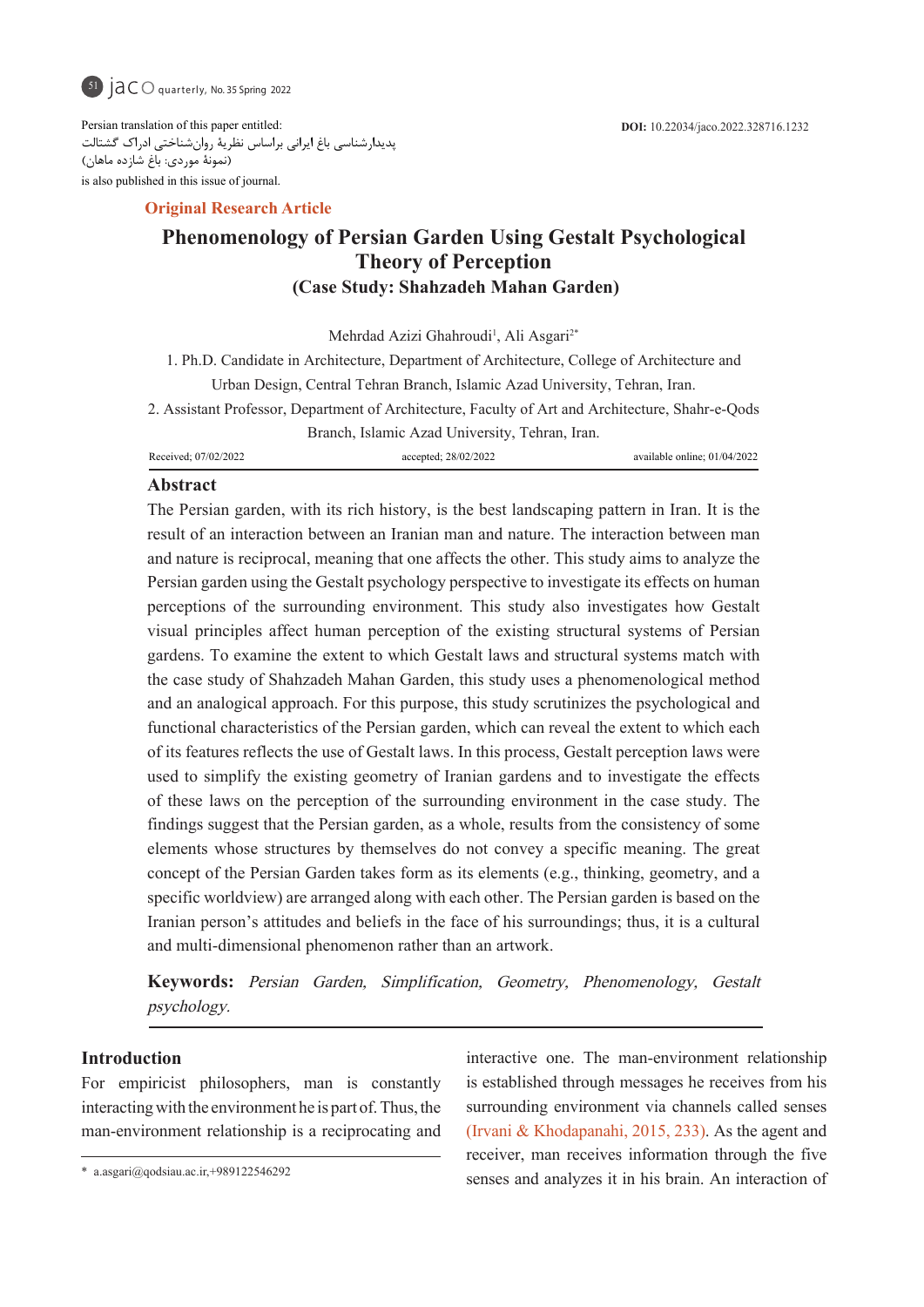this kind can be traced to the human's encounter with the environment in the Persian garden. The Persian garden is a meaningful whole with unparalleled characteristics resulting from its components arranged along with each other.

So far, various perspectives and theories have been provided on the analysis and recognition of the structural systems of the Persian Garden and human encounters with it. This article uses analytical studies of historical documents and field observations of the index cases under study and reviews the psychological Gestalt principles of perception, and compares them with the Persian Garden's geometry to analyze a form of perception that comes from the concomitant involvement of the five senses and the Gestalt effects on them. In this connection, the current study raises two main questions:

• To what extent does the structural geometry of the Shazdeh Mahan Garden comply with the psychological Gestalt principles?

• How can the psychological Gestalt principles be used to perceive the Persian garden?

The Persian garden is a globally recognized heritage. Identifying the designed-based plans affecting it is highly important not only from a historical point of view but also from the continuity of the design elements into the contemporary design processes. Thus, this study falls under developmental and applied research that concerns the Persian garden's epistemological recognition.

# **Research method**

Reliable procedures to identify the psychology of the perceptions of space consist of extracting the perceptions and understanding the geometry and environmental proportions. This subject involves a scientific process that is essentially dependent on the number of variables intervening in the senses and the inherent nature of each sense, along with various relevant theories and schools. For this reason, the difficulty of investigating this area and the impacts

of the observation-based results may reduce the research validity in proportion to the observers.

Pure primary observation plays a pivotal role in this kind of research. Pure observation means the understanding of a phenomenon and what it means to be a phenomenon and its essence without the researcher having a perception of it. To Spiegelberg  $(1981)$ , phenomenology is a serious practice to remove people's habitual thinking patterns and refer to the previous purity of primary seeing. This practice is fully conscious, characterized by accurate descriptions and honest observers. It requires much talent, education, and self-criticism (Spiegelberg, 2012, 680-717).

This study used the structural phenomenological stage Moustakas' self-search technique. According pattern of the six-stage Spielberg's plan and the fiveto structural phenomenology, the phenomena are discussed as perceived and developed. Thus, the work begins by identifying, organizing, and analyzing pre-and post-repair data gathered from the buildings and areas surrounding the said gardens. The data are also derived from acquired maps and images that distinguish the geometric spaces. Then, the five-stage Moustakas' plan consisting of immersion, incubation, illumination, explication, and creative synthesis is investigated (Moustakas, 1994,  $50$ ). The initial stages involve field analyses and the immediate interrelatedness of the senses in the index cases. It is followed by the representation of the concepts, comparison, and illumination of the representations, search for their numbers and explication of them, and finally, the identification of the patterns (Mohammadpour, 2018, 240). In the sampling stage, an epistemological index technique is used to investigate the cases whose main indicator is included in the Persian gardens list registered in the World Heritage List. In the end, a sample of the Persian garden, i.e., Shazdeh Mahan, was selected as the representative sample. Colaizzi's method, credited with the similarity intuition, was used to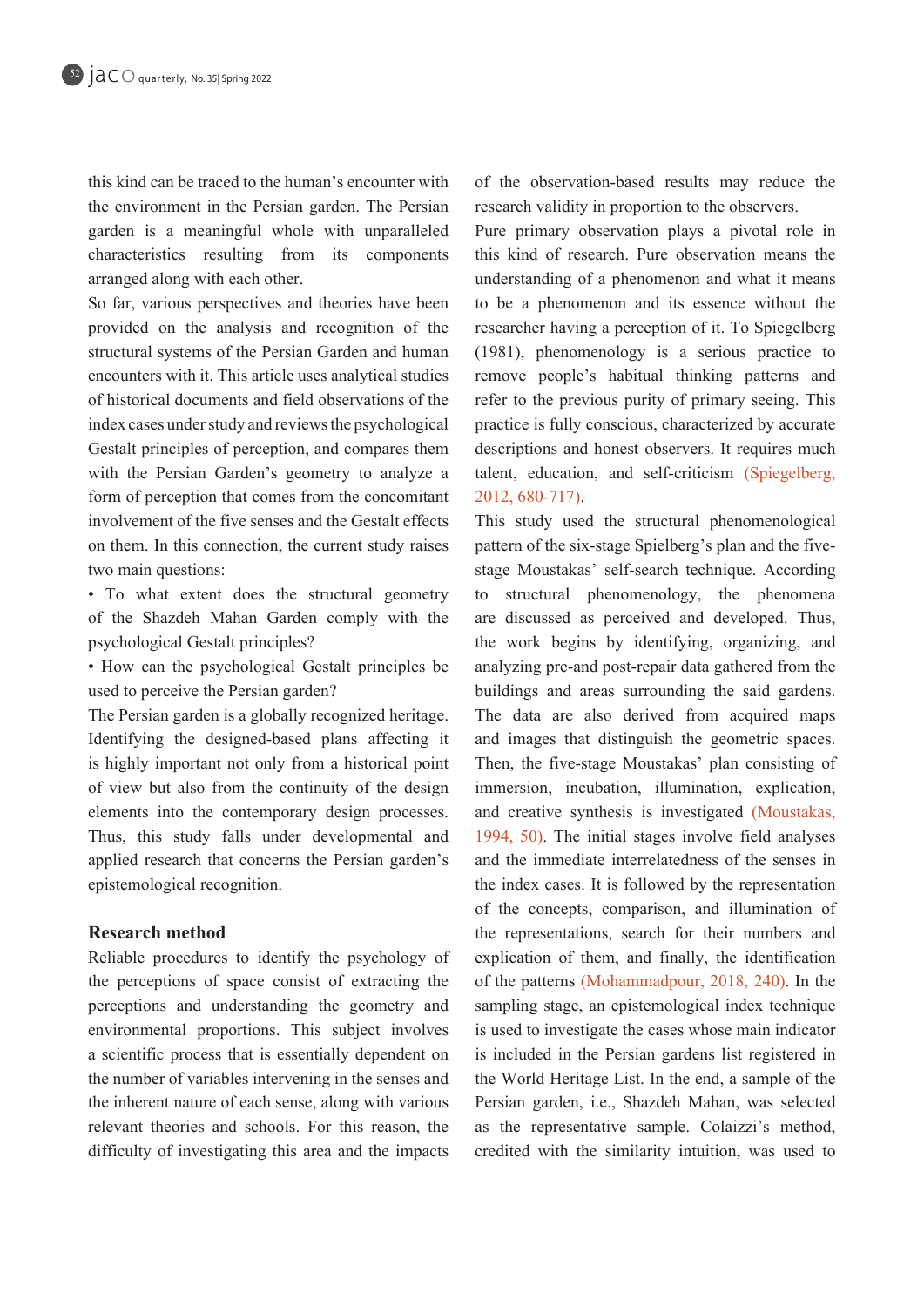increase the research validity  $(Fig, 1)$ .

# **Research literature**

Phenomenological research is the most widely used qualitative research. Phenomenological knowledge involves the study of the individual world; i.e., the main goal of this body of knowledge is to gain an immediate experience of the world without regard to the prejudices and mental imagery or ideas. The perspectives of Edmund Husserl (1859-1938) and Martin Heidegger (1889-1976) constitute the most influential theories in the knowledge of the phenomenology domain. To Husserl, phenomenology refers to how events are investigated. In another word, it is the analysis of one's conscious perception of how objects and phenomena are represented in his experience and mind. Heidegger maintains that phenomenology is a body of knowledge that helps phenomena be represented by themselves, exactly as if they represent their own by themselves and on their behalf. According to Heidegger, man has no fixed position, constantly changing forms, and no form of him can be considered final (Heidegger, 2006).

Thus, phenomenology, while associated with

philosophy and seeking to find the phenomenon per se immediately, has a broader scope and can be applied to other bodies of knowledge such as arts, religion, humanities (Shirazi, 2012). Hence, it also has a special status in architecture and urban development, which is expanded by theorists including Pallasmaa, Steven Holl, Alberto Pérez-<br>Gómez, Peter Zumthor, etc.

In the 1980s, Alberto Pérez-Gómez, inspired by Heidegger's thinking, strived to emphasize the metaphysical and symbolic dimension of architecture (Pérez-Gómez, 1990). Then, in the 1990s, he used Merleau-Ponty's theories to introduce the Atmosphere Theory, which is one of the main Gómez, 2016). Later, Peter Zumthor proposed a architectural concepts in the post-modern era (Péreznovel definition for the atmosphere, considering it not simply dependent on the sense of sight, but defining it in the light of sensory perceptions (Zumthor,  $2006$ ). The prominent scholar of this domain, Juhani Pallasmaa, defined phenomenology as the "delicate art of encountering the whole world" (Shirazi, 2012).

The task of architecture in phenomenology is said



Fig. 1. Inference mechanism and research method. Source: Authors.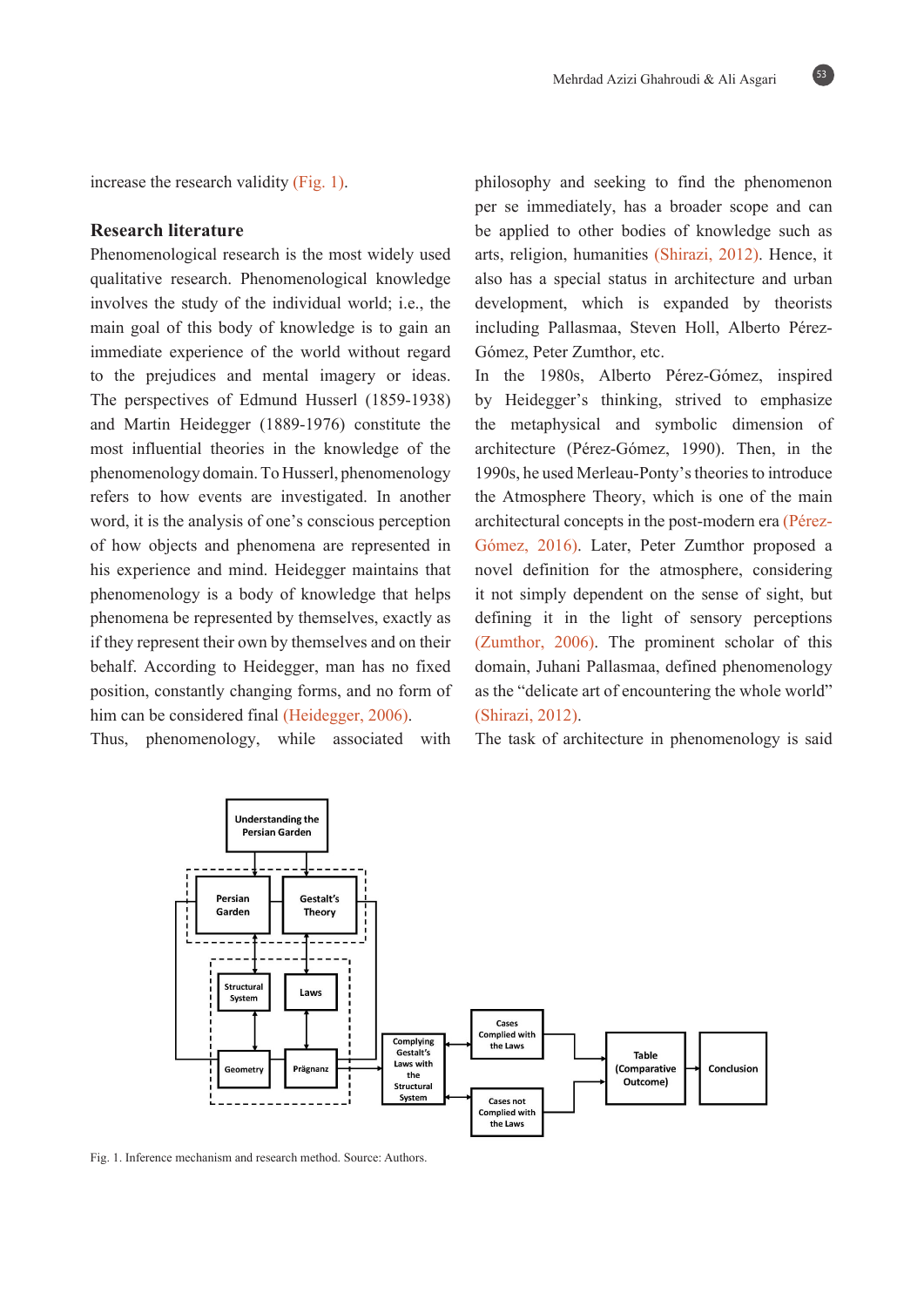to shed light on the way the world touches us. Each tactile experience in architecture is multi-sensory, equally distributed in the form of such qualities as matter, space, and scales between all perceptual mechanisms such as eyes, ears, tongues, etc. (ibid.).

In this vein, Steven Holl defined phenomenology as a philosophic science that came into existence by Brentano and Husserl and was later expanded by Merleau-Ponty. He argued that one should not seek what ensues from the events because they reveal their causes (Holl Gomez & Pallasmaa,  $2015$ ). The key concepts in Holl's view consisted of light, color, parallax, duration, and porosity form (Tahoori, Sharifian, Etesam, & Zabihi, 2017). It is thus concluded that all scholars defined the phenomenology of space to create an environment that would transcend and improve the qualities of human life (ibid.); (Table 1).

Perception involves various conceptual dimensions. It is a phenomenon that, like mental processes, can be expanded by previous sensory experiences, thus making intelligible the objects' relations, actualities, and meanings (Irvani & Khodapanahi, 2015, 25). For Jon Lang, this process that intersects realization and reality results in the active and purposeful acquisition of information from the environment  $(Lang, 2011,$  $97$ . This normally occurs in the human's unconscious when encountering and perceiving the environment. Here, man, as a perceiver, is both a user and a part of the observable environment and his conduct and movement in the space affect the definition of the environmental limits and characteristics (Mortazavi,  $2001, 66$ ). Put it another way, the conducts and goals of the observer may affect the way the environment is defined and confined. The main point here is that the effective regularity of the elements of plan, form, and peripheral context can help better organize the human perception of the environment, which, if lost, the objects will be perceived as little (Irvani  $\&$ Khodapanahi, 2015, 150).

As Fig. 2, an object is perceived through a regular and successive trend, i.e., the trend begins with the object perception and ends when its nature is discovered, and the context in which the object is located is perceived. However, it should be pointed out that these stages occur so fast that the individual

Table 1. Previous research on perception. Source: Authors.

| <b>Authors</b>             | <b>Research Results on Phenomenology and Perceptions</b>                                                                                                                                                                                                                                                                                                                         |  |  |  |
|----------------------------|----------------------------------------------------------------------------------------------------------------------------------------------------------------------------------------------------------------------------------------------------------------------------------------------------------------------------------------------------------------------------------|--|--|--|
| (Fechner, 1860)            | Discovered the relationship between a sensory stimulus as a message and its analysis on the part of the<br>receiver and the rules governing this relationship.                                                                                                                                                                                                                   |  |  |  |
| (Grütter, $2007$ )         | Aristotle was the first to define the senses in a five-sense category (touch, sight, hearing, smell, and<br>taste). Although each of the senses has a completely specific task, the perception process is only<br>performed with the collaboration of various organs.                                                                                                            |  |  |  |
| (Khosravi, 2003)           | Freud maintained that instincts fuel the main derive for character development. For him, the child's<br>perceptions of the anatomic differences between boys and girls is a critical event that forms their<br>characters. In interpreting gender differences, Freud emphasized the primary child experiences in the<br>family instead of the genetic and hormonal descriptions. |  |  |  |
| (Pallasmaa, 2005)          | In architecture, each tactile experience is multi-sensory. Qualities of space, matter and scales are<br>equally distributed in the eyes, ears, nose, skin, tongue, skeleton, and muscles.                                                                                                                                                                                        |  |  |  |
| (Shirazi, 2012)            | Pallasmaa points out that the architectural experience is a multi-sensory experience with the qualities<br>of space, matter, and scales measured by the eyes, ears, nose, skin, tongue, skeleton, and muscles. We<br>experience architecture through our senses.                                                                                                                 |  |  |  |
| (Pakzad & Bozorg,<br>2012) | Perception is a stage in which the information sent to the brain and nervous system by the senses, is<br>organized and interpreted.                                                                                                                                                                                                                                              |  |  |  |
| (Wundt, 2016)              | Mental imagery, like other characteristics normally distributed in the population, is hereditary.                                                                                                                                                                                                                                                                                |  |  |  |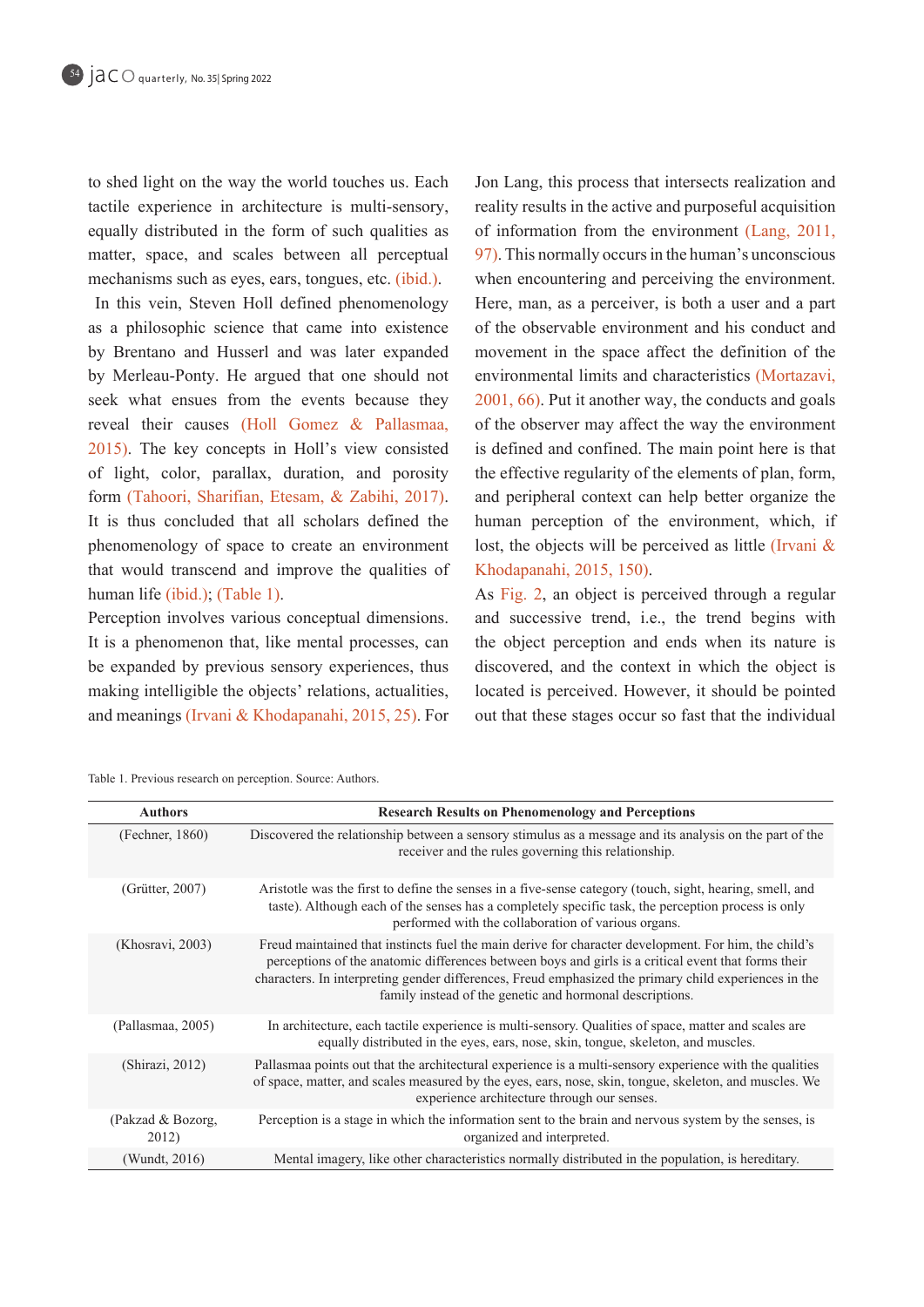

Fig. 2. Perception process composed of regular plan, form, and context trend. Source: Authors.

# does not notice them.

The term Gestalt has been translated into Persian as Form and Configuration. Gestalt is a psychological thinking system that mostly concerns perceptions and emphasizes the plans, organization, and whole and field features (Atkinson  $\&$  Hilgard, 1999,  $509$ . Gestalt or the whole form is the organization which the characteristics of the building blocks completely depend on the whole organization (Irvani  $&$  Khodapanahi, 2015, 25). From an aesthetics point of view, Greuther argues that man does not see the world through separate stimuli, but he experiences it through meaningful sets, and what is seen in this regard constitutes the stimuli configurated in meaningful organizations (Gestalts) (Grütter, 2007, 31). Human perception of the environment is made in the form of a whole. According to this theory, the whole form is initially determined, and its components are then acquired, which suggests the precedence of the whole over the parts. Re-reading and recognition of Persian gardens in contemporary and previous research involve a review of the gardens from a descriptive phenomenological perspective associated with the origin of this phenomenon. Generally, contemporary research on Persian gardens falls under three definite approaches  $(Fig. 3)$ .

The present research that somehow draws upon the first approach and expands on the third one aims to use a different perspective to investigate the Persian Garden by considering the research conducted and

using the sciences of psychology and phenomenology. The research thus delves into the unknown aspects of the Persian garden.

## **Theoretical basics**

Landscape can be defined as a phenomenon based on human perception. This phenomenon engenders senses inculcated in the individual's mental memory through senses with the environment and stimuli and using the body relation (Sarmadi, Shahcheraghi & Karimifard,  $2020$ ,  $27$ ). This creates a continuous objective and subjective effect in the man-environment interaction, i.e., in the perceiver and perceived relationship (Hemmati  $&$  Sabounchi,  $2021, 14$ , which depends on the spatial-visual, visual-performance, and behavioral-visual factors (Golestani, Khakzand, Faizi & Karimi, 2020, 35).

The Persian garden consists of definite and sacred elements combined into a thinking system. In this connection, some secondary elements help potentiate this combination. In the Iranian lands, the Persian garden is a cultural, structural, and historical phenomenon that serves as an enclosed area where the buildings incorporate water and plants into a definite architectural system which provides a safe, convenient, and desirable environment conducive to human living (Shahcheraghi, 2009, 72). In Islamic encyclopedia terminology, the term garden refers to a mostly enclosed area that uses greenery such as flowers, plants, trees, water, and special buildings that

55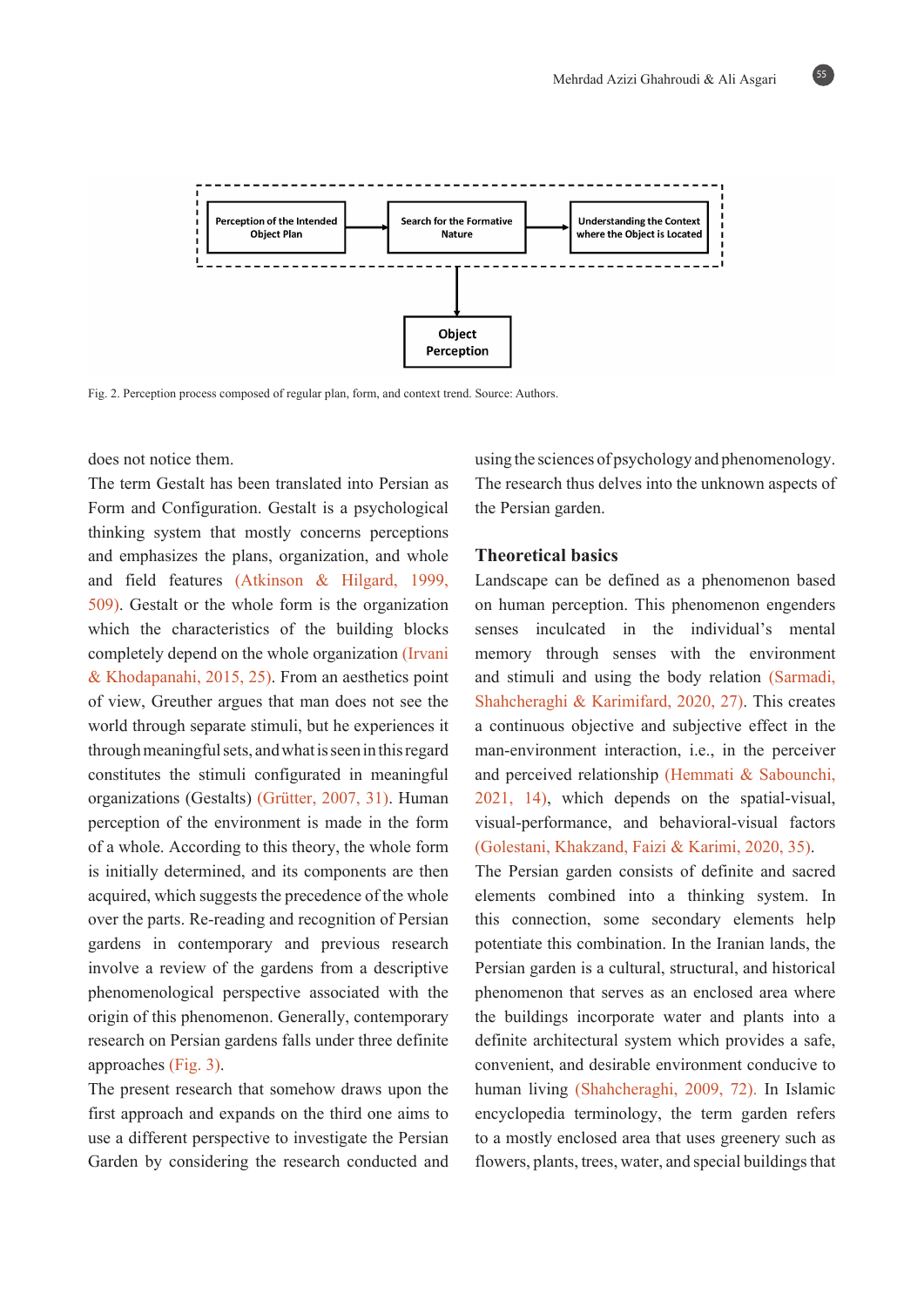

Fig. 3. Research background based on contemporary research approaches. Source: Shahcheraghi, 2009.

follow geometric rules (Islamic Encyclopedia, 2002,  $(206)$ . The organized brain's activities are founded on perceptions, not the stimuli that enter this dynamic area in isolated feelings (Shapourian, 2007, 84). We first accept the whole as a whole and then analyze its building blocks. In other words, looking at and studying the isolated Persian garden components could not help us perceive the experience of exposure to the garden environment. The Persian garden goes beyond studying or viewing it from a distance. The Persian Garden has an unmatched quality that can be perceived only by exposure to its environment and the concurrent involvement of all the factors affecting it  $(Table 2)$ .

With this interpretation, a whole form refers to a set characterized by elements that become meaningful as none of which can exist alone and be regarded as a set arranged along with each other. This underlies the Gestalt Theory, which defines the principles of the whole form in the perceptual system. Some of the Gestalt laws of visual organization which directly affect the revelation of the users' perception are as :follows

Law of Prägnanz: One of the major Gestalt laws is prägnanz law, which is thought of as the origin of all psychological Gestalt principles. Prägnanz is not, in fact, a partial law like other Gestalt laws; rather, it serves as a whole per se with the other laws included in its subsets. According to this law, the human's perceptual system tends to construct

formative, orderly, simple, beautiful, and harmonious perceptions as a whole (Samba Sila, 2003). This law reveals that a mental organization also tends to a desirable "prägnanz" and perfected form. In other words, in incomplete forms or fragments of a form, established image in the perception process (Bani the tendency is to make the form become a well-Hashemi, 2010, 83). Now, using these descriptions, the principles derived from the prägnanz law can be addressed.

Figure-Ground: To explain the perception process, we refer to a regular process that begins with the object perception and ends with the perception of the context wherein the object is located. We can thus consider the formative nature of the intended object as a figure and ground (i.e., the context) where the object is located. Generally, the living space with which we establish communication to recognize the conditions better is not uniform nor homogenous. Rather, it is made of two parts: one part is distinct and involves the character of being an object (figure), and the other involves objects and phenomena that are lost in our perceptual environment (ground) (Shapourian,  $2007$ ,  $95$ ). For instance, one can refer to the difference in vision at nights and days and the inversion of figure and ground. Day architecture represents itself in the reflection of outside lighting, though night architecture is revealed via inside lighting (Habib, 2012, 111); (Fig. 4).

**Proximity:** It is the simplest condition of spatial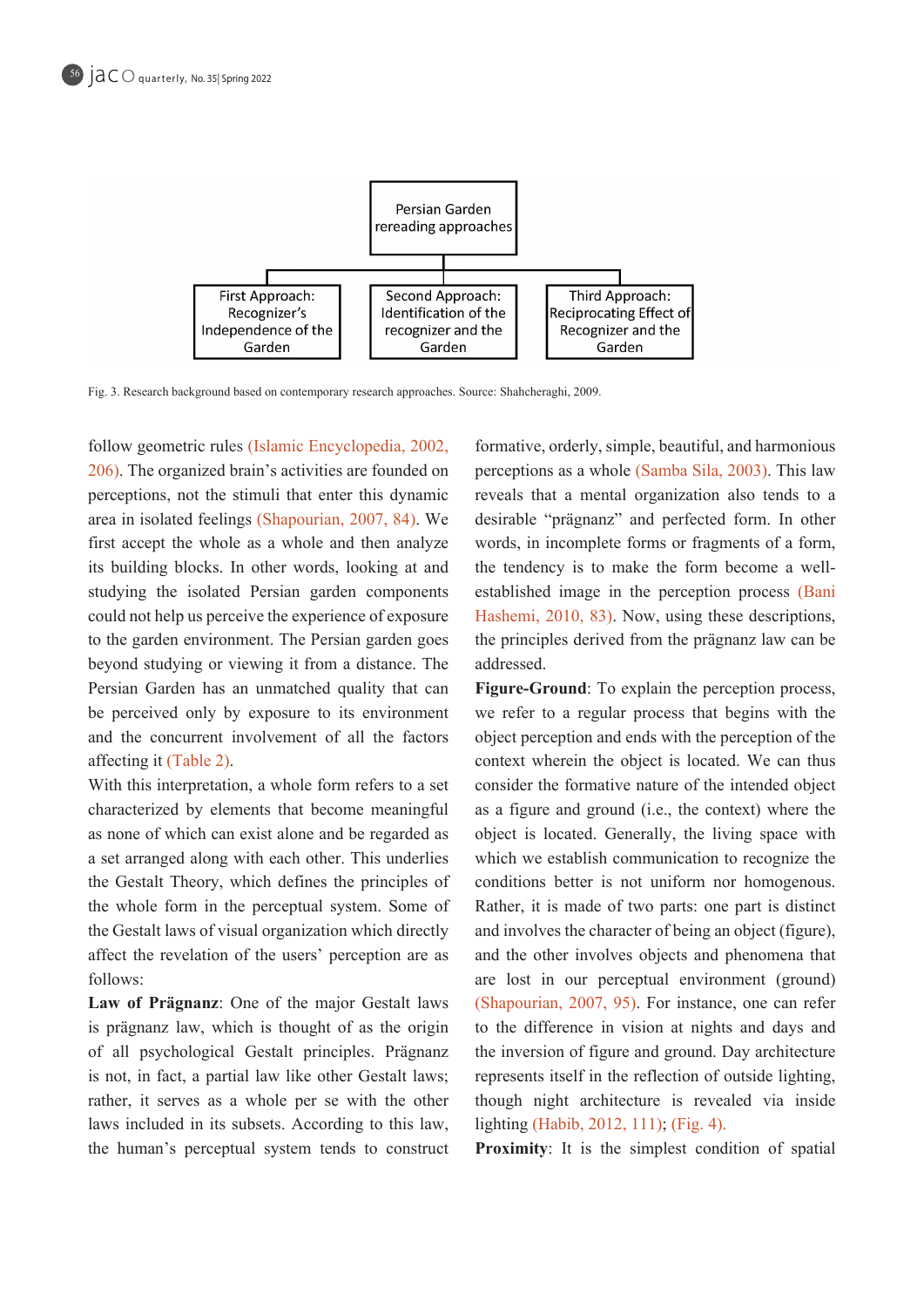Table 2. Study the concept of Gestalt from whole to part. Source: Authors.

| <b>Persian Garden</b>      |                                                                                                     |  |  |  |  |  |  |
|----------------------------|-----------------------------------------------------------------------------------------------------|--|--|--|--|--|--|
| <b>Structural Systems</b>  |                                                                                                     |  |  |  |  |  |  |
| Landscape                  | Influenced by the plantation system in the Persian garden                                           |  |  |  |  |  |  |
| Implantation               | It both affects the geometric system and is affected by it (Plantation manner)                      |  |  |  |  |  |  |
| Water                      | The flowing water movement along the ground slope, complying with the geometric<br>structure system |  |  |  |  |  |  |
| Geometric system           | The system combining the natural and artificial elements                                            |  |  |  |  |  |  |
| Establishment of buildings | Regulating artificial elements, complying with the geometric structure system                       |  |  |  |  |  |  |
| <b>Shades</b>              | Planting all tall and shady trees, complying with the geometric structure system                    |  |  |  |  |  |  |
| Songs                      | Presence of birds and their pleasant songs; water stream song in the garden<br>environment          |  |  |  |  |  |  |
| <b>Formation elements</b>  |                                                                                                     |  |  |  |  |  |  |
|                            | Water, Plant                                                                                        |  |  |  |  |  |  |
| Natural, Artificial        |                                                                                                     |  |  |  |  |  |  |
|                            | Overdoor, Wall, Pavilion                                                                            |  |  |  |  |  |  |



Fig. 4. Yazd's Dolatabad Garden; figure and ground inversion based on the difference of night and day vision. Source: Authors.

organization. According to this principle, the objects close to each other are seen in a set both temporally and spatially (Shapourian, 2007, 97). To link lines or points together, the closer lines or points are connected sooner than farther points (Grütter, 2007, 35). In other words, closely proportionate elements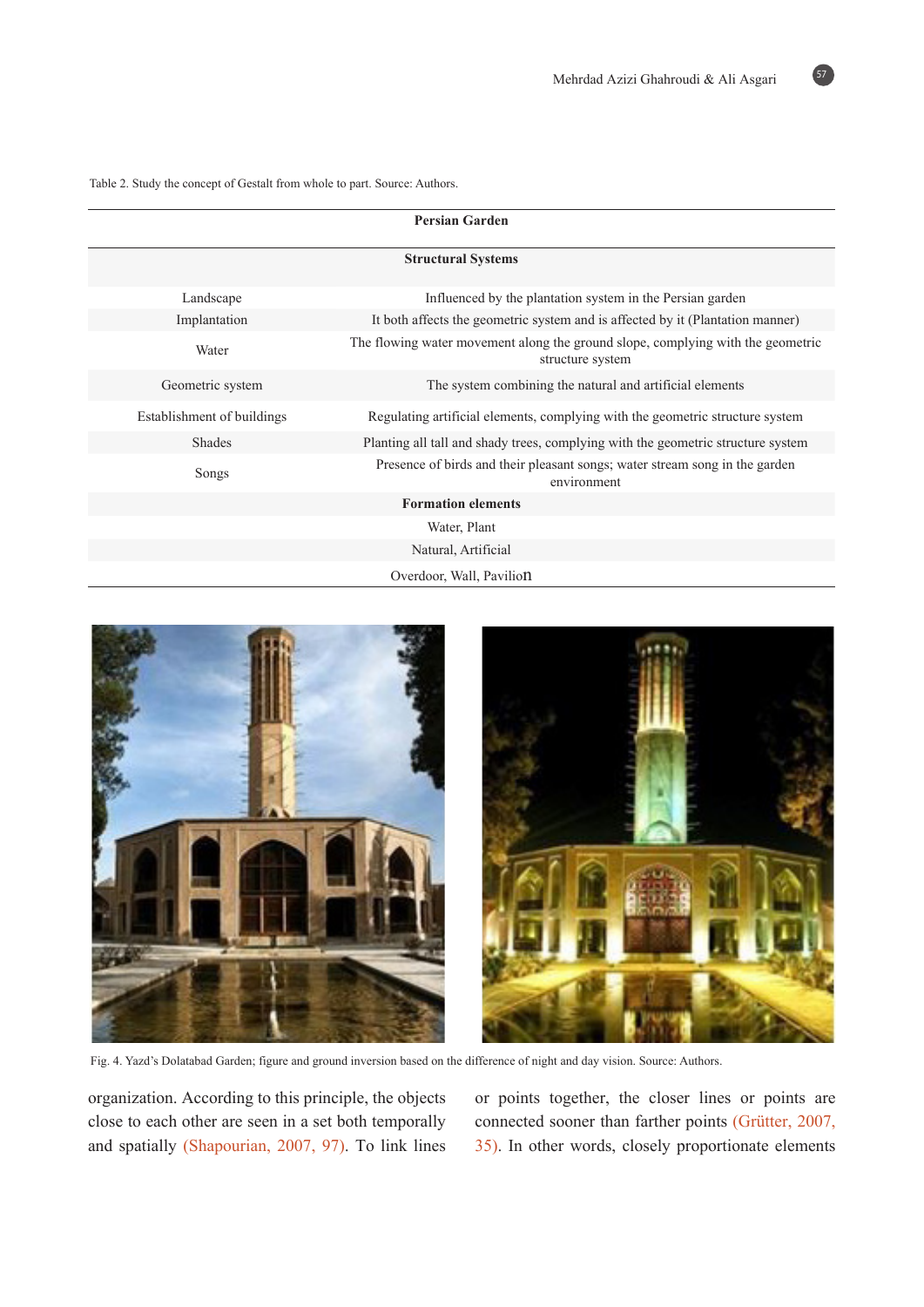are perceived as a set and a whole as if they belong to a form (Irvani & Khodapanahi, 2015, 151). The less distance between the (spatial and temporal) subjects and the closer they are together, the more sustainable wholes appear; likewise, no unity is seen in the elements as this distance gets greater.

**Similarity**: This law plays a key role in understanding the components of a whole, which helps perceive similar .components

The components that represent common visual characteristics such as forms, sizes, and orientation are perceived in a group and as a whole (Nan et al., 2011). The stimuli may thus not be qualitatively or structurally similar but have common meaning and concept characteristics (Fig.  $5$ ).

Enclosure or enclosed space: We recognize an enclosed space to be a form rather than an open space. According to this principle, we subjectively seek to see all the incomplete forms fully. Generally, one character of most humans is that they tend to make incomplete forms complete. The important point to note in this regard is that the prägnanz law has a far greater impact in this case than other laws (Shapourian, 2007, 98).

**Good Continuation:** People tend to receive continuing elements in a uniform combination. Human perceptions tend to connect isolated stimuli and approach them as a whole. This characteristic is a function of perceptual economy law<sup>1</sup> and depends on our attitude towards the affairs (Irvani & Khodapanahi, 2015, 153). Greuther maintains that efforts to adapt the deficiencies to the recognized systems (symmetry, right angle, etc.) or to nearing the form to famous forms could compensate for the form (Grütter, 2007, 34). In reality, the human's eye continues the lines and forms as he sees them.

That said, all the principles are concluded to have no role in human perceptions without the presence of the senses. However, although the extent to which these principles use the senses may vary, one cannot reject their presence in the human-environment perception.

As the Fig. 6 shows, our perception of the environment is senses activity effects under the influence of the prägnanz affected by the reciprocating environmental and the fivelaw. This law suggests man receives environmental stimuli using his senses and analyzes them using the prägnanz law-derived principles, the outcome of which leads him to perceive the environment.



Fig. 5. Gestalt principles in accordance with the definitions in this article. Source: Authors.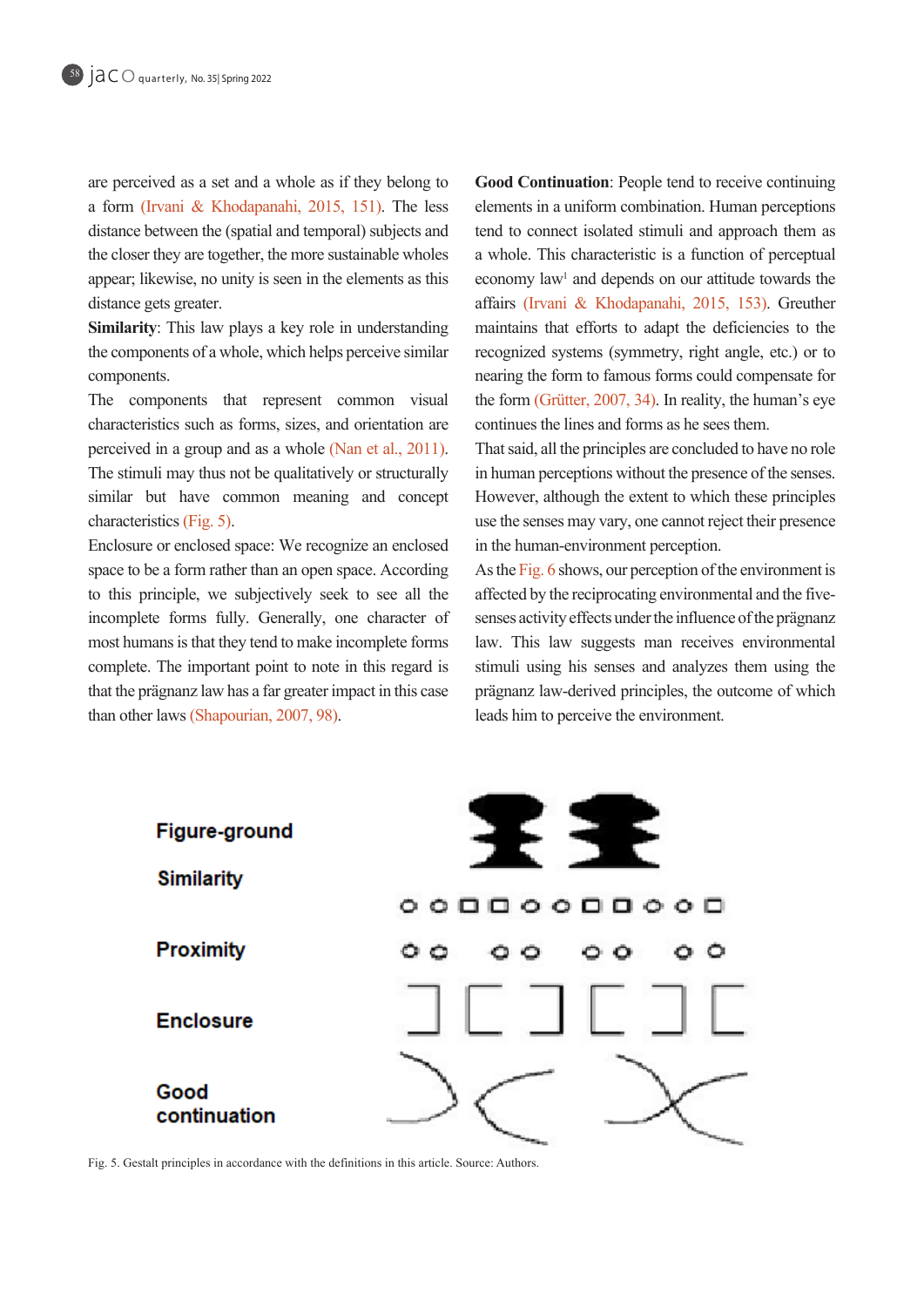

Fig. 6. Perceptual activity and the relationship between sensory stimuli and Gestalt-derived principles. Source: Authors.

# **Discussion**

This section uses the basics to analyze the presence and effects of Gestalt principles in the structural systems of the Persian garden. A sample of Persian gardens that is still going strong is selected for this aim. The selected sample is the Shahzade Garden in Mahan, province of Kerman, which falls under the Bagh-Takht<sup>2</sup> (storied and terraced gardens) category.

# **• Shahzadeh Mahan Garden**

The Shahzadeh Mahan garden has a design based on Bagh-Gostardeh<sup>3</sup> (translating to large and extended gardens), which falls under the Bagh-Takht gardens from a functional aspect. These gardens are storied and terraced influenced by the steep ground slopes. In this kind of garden, water is in the main axis, which uniformly streams down the terraces created inside the garden, hymning toward the garden entrance.

The Shahzadeh garden is enclosed by a tall rectangular wall of  $416.8$  meters long and  $122.30$ meters wide, covering an area of five hectares with a slope of around  $4.6\%$  facing the Jupar mountaintop (south of the Garden). As regards the establishment system, the garden's orientation has caused the shade trees to only spread shade over the sidewalks of the secondary axes, the boundary between the two plots that connect the central sidewalks with the sidewalks that surround the fences, with the plots of fruit trees remaining under the sunlight. Thus, unlike the outside one, the internal world reveals itself through the impressive contrast between the infinite dry and shape-averse lands of the surrounding desert and the internally-enclosed lush greenery from far distances (Naeima, 2008, 169).

Review of Similarity, Proximity, and Enclosure Laws: The first glimpse of the garden reveals one or two perpendicular and perfect rectangles; the larger one has three longitudinal axes. This state is the most abstract state of the garden that arises from the combination of Gestalt principles and their effects on humans. Its geometric system and regular divisions become apparent upon fully perceiving the garden. The Gestalt-related descriptions also apply to the way a garden is perceived. This denotes that we initially perceive the garden as a whole and then address the details stage by stage.

Gestalt principles are derived from a simple representation creating a whole form (Nan et al.,  $2011$ ). In this form, we see an improved grouping (from left to right) via the laws of similarity, proximity, and enclosure, which begin from a simple abstraction and end in the perception of a whole through stages  $(Fig, 7)$ .

Gestalt laws also influence perceptions of pavilions and existing structures in complexes such as the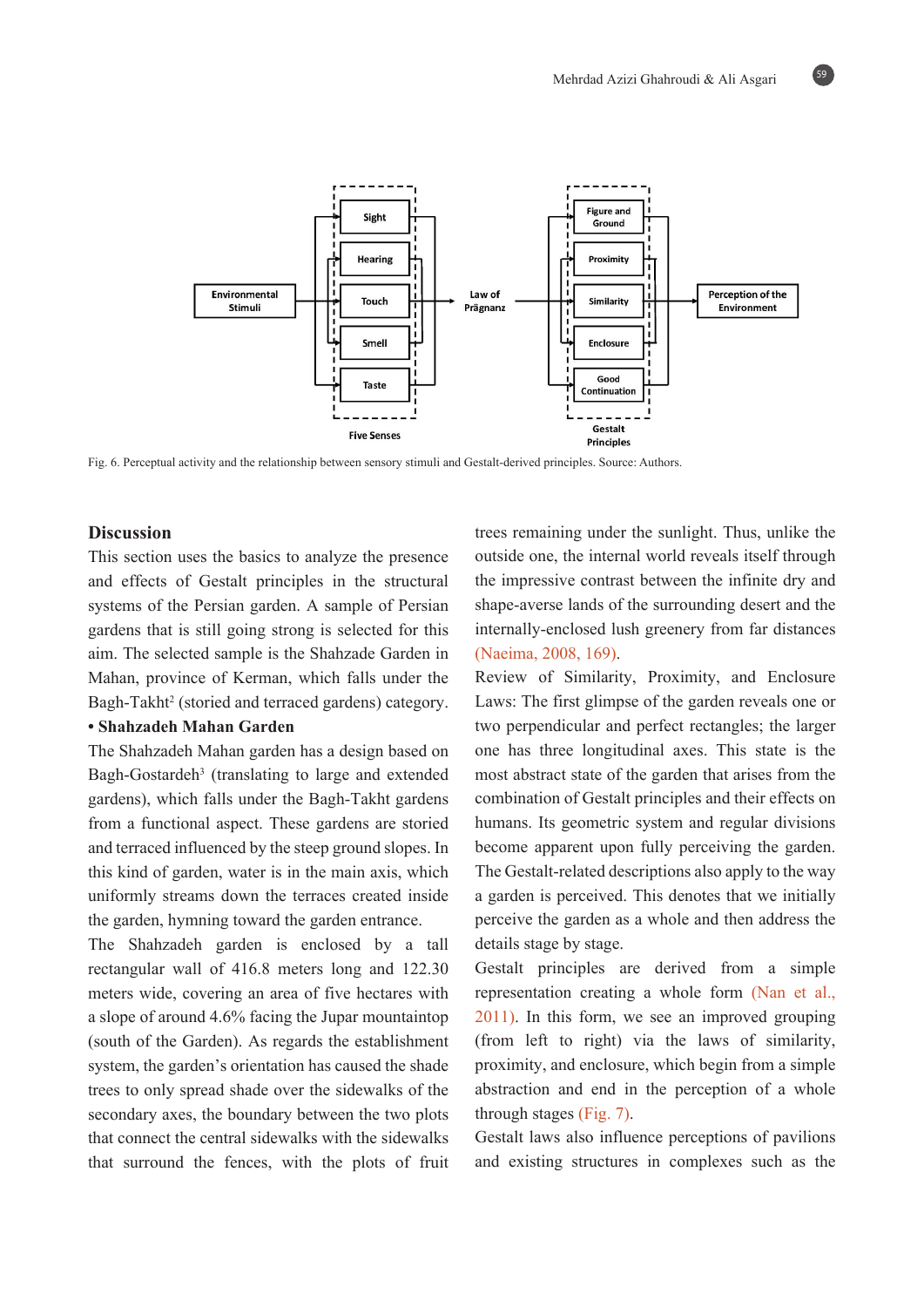

Fig. 7. The perception and recognition (simplification) process of the Shahzadeh Garden geometry based on the laws of Gestalt. Source: Authors.



Fig. 8. The perception of the Shahzadeh Mahan pavilion process based on the principles of Gestalt. Source: Authors.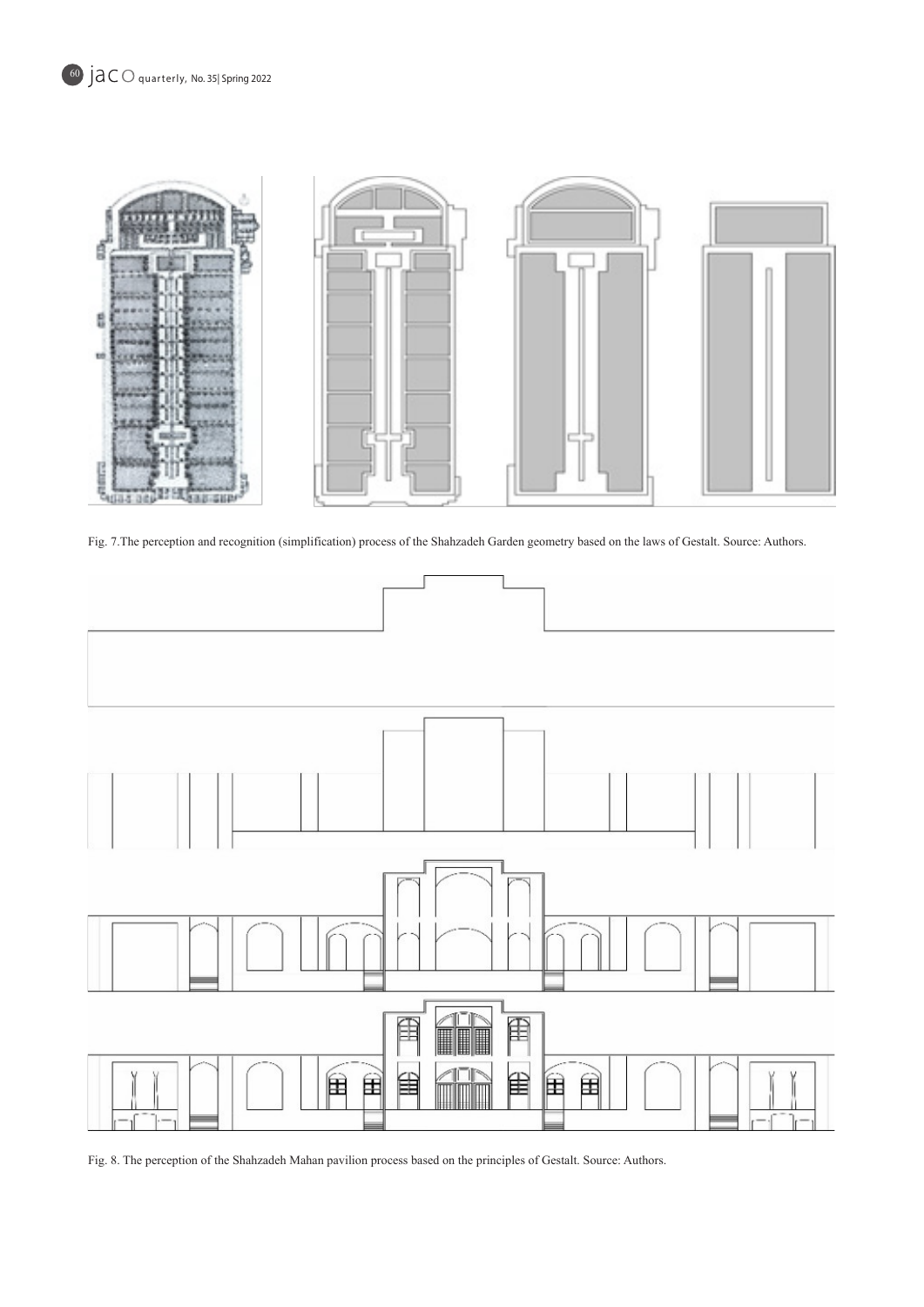Shahzadeh Garden (Fig. 8). Here in these gardens, the pavilion is perceived as a whole, and its details are then analyzed.

**Review of the figure and ground law:** Due to the high density of plotting in these gardens, which only makes the main route in sight, the law of figure and ground almost has an insignificant effect on the perception of the garden's geometry. However, presence at the garden can, in view of the different times and differences in vision at nights and days, reveal the effects of the figure and ground law and the inversion of this law  $(Fig. 9)$ .

**Review of proximity law:** As regards this law, the plots are perceived as a whole due to their proximity to the tree plantation area. Also, because the garden is a storied design when present in the garden, the law of proximity can play a major temporal role in relation to the waterfalls and fall of water.

Fig. 10 illustrates, the waterfalls direct the water from the top side to the bottom, side step-by-step. This form of waterfalls causes the water movement to have a regular rhythm. Based on the law of proximity, water movement and partitioning in each of the waterfalls are perceived as a whole, suggesting that the sound of water is inculcated in the mind as an alternative movement that combines the sound of the waterfalls with their streaming in the fountains down there.

**Review of the law of good continuation:** As regards the good continuation law, the general garden form and its geometry (storied garden) greatly affect



Fig. 9. Shahzadeh Mahan Garden, inversion of figure and ground-based on the difference of vision at night and day. Source: Authors.



Fig. 10. The environment perception (the sound of water falling) in the Shahzadeh Mahan Garden based on the law of proximity (from a temporal point of view). Source: Authors.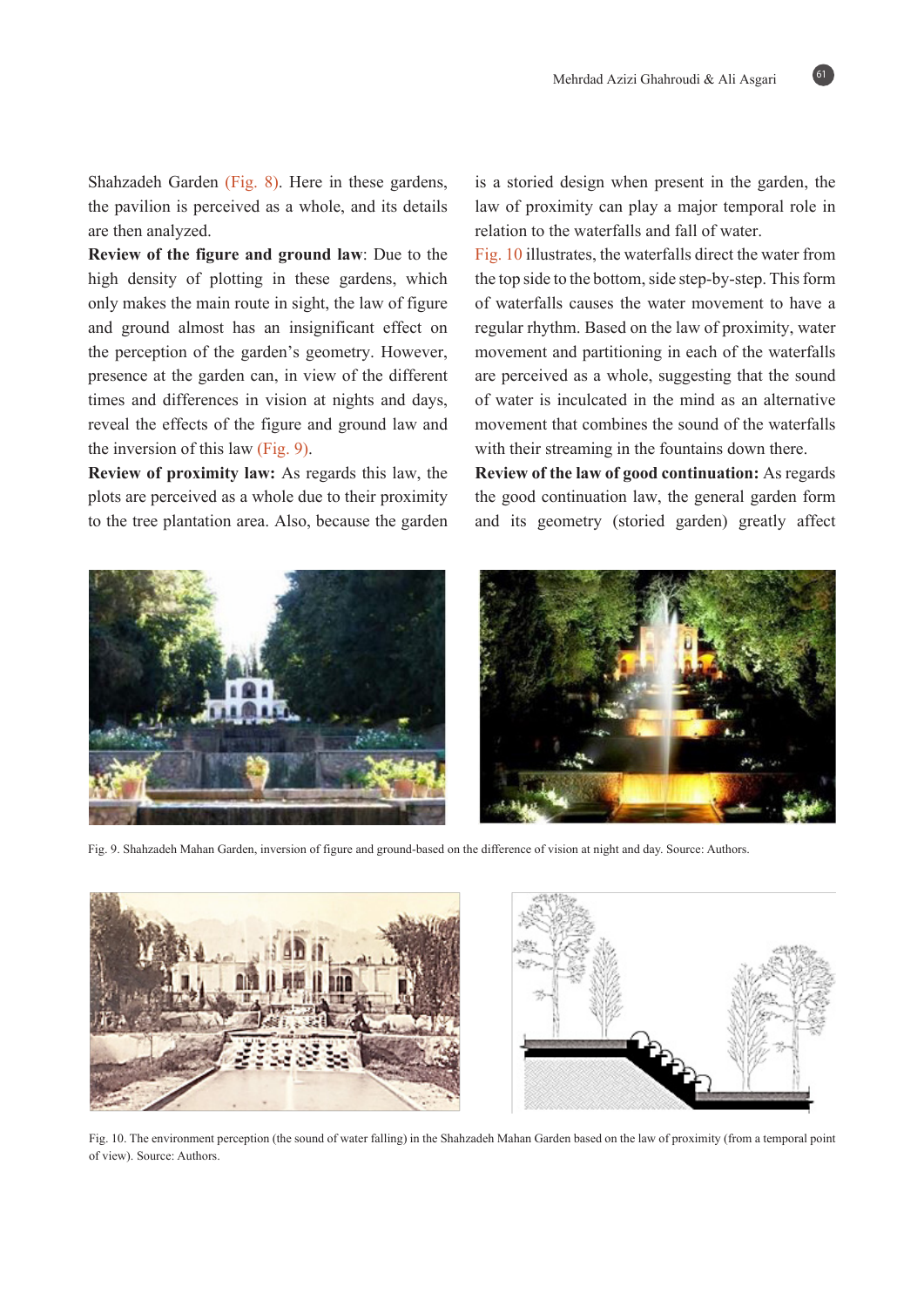human sight and perception of the environment. The space integrity of the Persian Garden is, in fact, one of the major characteristics of these gardens, with the main axis extending from the beginning to the end of the garden with towering trees, directing the human's sight towards the end of the garden, thus creating an appropriate sightline and a visual cone.

In addition, a major element like water that streams down the canals travels through its path to lead to the pavilion and sometimes enters into the pavilion itself. The presence of the water path, its travel through the pavilion, and its extension inside the garden space connect the internal and external spaces so artistically that they become inescapably tightened together (Shahcheraghi, 2010, 65). It is generally stated that the Persian garden's architectural system, which reveals the combination of structural systems of the plantation, water, building establishment, spaces, sounds, and landscape based on a structural system, could form a kind of space in the garden; For example, an extending borderless space that is located between the inside and the outside, lying vast with an infinite sense that increases vitality and enlivens

human spirits when present there (ibid.,  $2010, 65$ ). According to the definitions, the relationship between the geometry of the Shahzadeh Mahan Garden and the Gestalt laws are as Table 3.

The table summarizes the research content, which shortly investigates the relationship between the Gestalt principles and human perception of the Persian Garden as distinguished by the rules available for the Shahzadeh Garden. These rules reveal the human's encounter with each of the phenomena in the Persian Garden (Shahzadeh Garden) and the senses involved in this encounter.

# **Conclusion**

As described, the Persian Garden geometry systemizes and forms the functions, structures, and meanings. However, the stimulating five-sense elements in the garden help increase the concentration and draw upon the perception laws to contribute to the human's environment configuration, which eventually affects how space is perceived. The plan geometry of the Shahzadeh Mahan Garden uses the main axes (passageways and stairways), pavilion

Table 3. Comparative table of Gestalt principles and geometry of the Persian garden and their relationship with the five senses. Source: Authors.

| <b>Gestalt laws</b>  | Shahzadeh Mahan Garden                                                                                                          | <b>Relation with the five senses</b> |                |              |              |       |
|----------------------|---------------------------------------------------------------------------------------------------------------------------------|--------------------------------------|----------------|--------------|--------------|-------|
|                      |                                                                                                                                 | Sight                                | <b>Hearing</b> | <b>Smell</b> | <b>Taste</b> | Touch |
| Figure and ground    | Division of the plots and combination of them<br>with the campus<br>Difference of sight at night and day                        |                                      |                |              |              |       |
| Proximity (local)    | Presence of closely-arranged plots in the tree<br>plantation part<br>Proximity of the trees and plants along with<br>each other |                                      |                |              |              |       |
| Proximity (temporal) | Water movement and fall of water in the<br>waterfalls                                                                           |                                      |                |              |              |       |
| Similarity           | The similarity of the plots, waterfalls, garden<br>stories, and plants                                                          |                                      |                |              |              |       |
| Enclosure            | Presence of visual cones and the creation of<br>virtual vastness<br>Presence of a wall surrounding the garden                   |                                      |                |              |              |       |
| Good continuation    | Presence of appropriate sightlines<br>Presence of water and coherent inside and<br>outside spaces                               |                                      |                |              |              |       |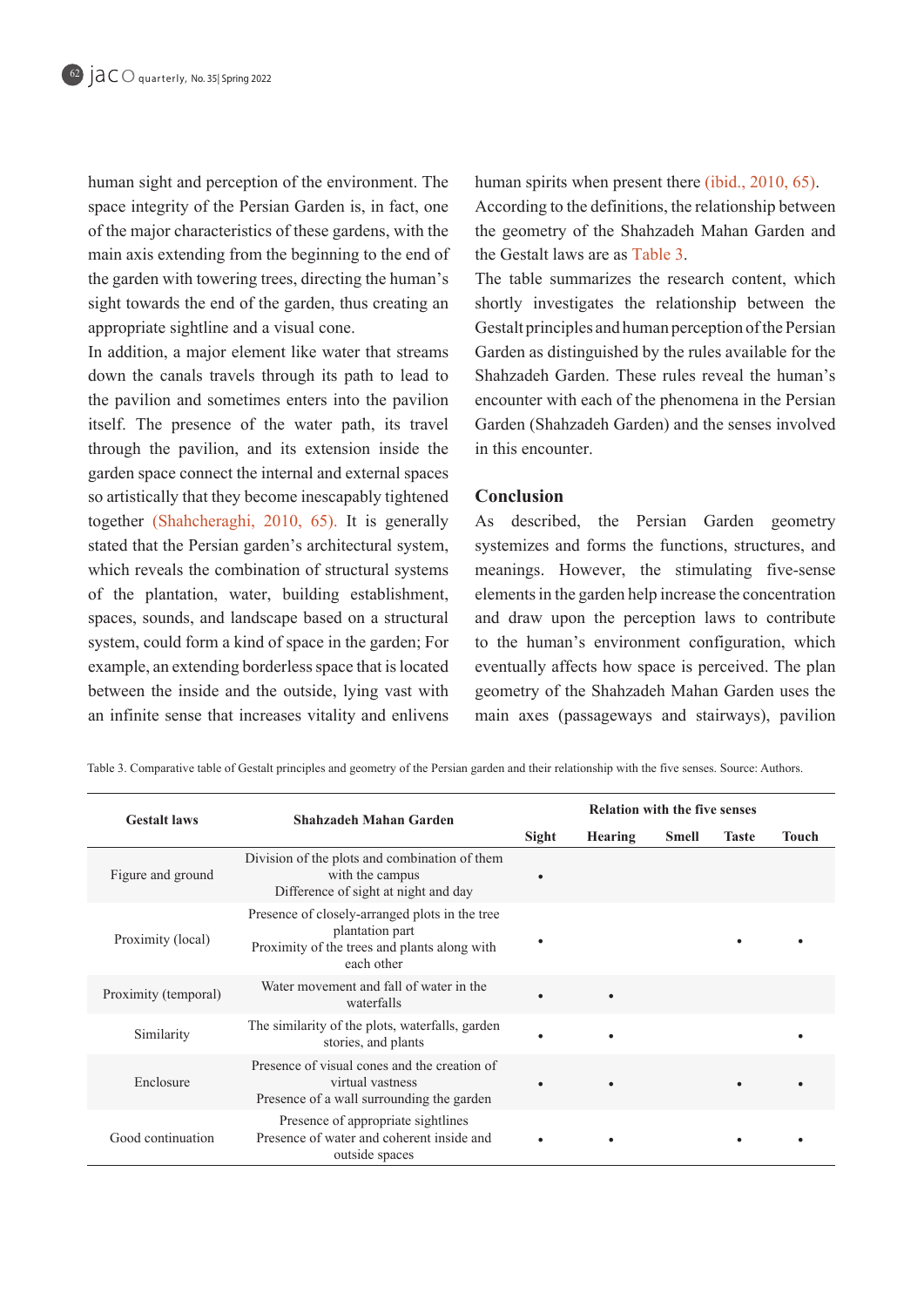buildings and water-plant axis, laws of similarity, proximity, and enclosure, on the one hand, and the structural geometry of the pavilion using symmetry, centrality, line alignment, and sequential laws, on the other hand, to help perceive the Garden as a whole.

The match between the geometry and structural systems based on Gestalt laws revealed that the Persian Garden is a whole-to-part experience that helps all its elements be perceived as a whole (Persian Garden). This psychological Gestalt theory-based perception process helps man receive the environmental stimuli in the first stage and analyze them using the rules derived from the Gestalt theory, which results in the human's perception of the environment. The Persian Garden results from the coherence of elements that structurally have no specific meanings alone. However, when put together, the elements produce a specific geometry and worldview to create a transcendental concept known as Persia Garden. The Persian Garden relies on humans' attitudes when facing the environment; thus, it is a work of art and a culturally multi-dimensional phenomenon that can help evaluate the garden and its development process in contemporary cities based on the human perception process.

### **Endnote**

1. Man tends to perceive the whole and the units that exist naturally, and not to try to analyze them, because the analysis procedure requires effort and spending of energy (See Psychology of Emotion and Perception, p.  $(153)$ .

2. It refers to large storied story and terraced Iranian gardens with a special design, influenced by the steep slope of the existing land (See Campus Paradigms, 52).

3. These gardens are the most well-known types of Iranian gardens, and when speaking about Iranian gardens, the speaker or researcher refers to these Iranian gardens, which are still going strong since old times representing Persian garden models (See Campus Paradigm, 49).

#### **Reference** list

• Atkinson, R. & Hilgard, E. (1999). Mainstream  $Psychology$  (M. T. Barahani, Trans.). Tehran: Roshd.

• Bani Hashemi, S. (2010). Gestalt Principles in various sciences and Its Application in Architecture and Urban Planning. Abadi, 31 (66), 76-84.

• Colaizzi, P. F. (1978). *Psychological Research as the* Phenomenologist Views it. In R. S. Valle & M. King

63

(eds.), Existential Phenomenological Alternatives for Psychology, pp. 119-135. New York: Oxford University Press.

• Fechner, G. T. (1860). Elemente der Psychophysik. Thoemmes Continuum.

· Golestani, N., Khakzand, M., Faizi, M. & Karimi, B. (2020). Explaining Reciprocal Relationship Between Landscape Perception and Participation in the Process of Participatory Landscape Development. Bagh-e-Nazar, 17  $(90), 35-54.$ 

• Grütter, J. K. (2007). Aesthetics in Architecture (J. Pakzad & A. Homayoun, Trans.). Tehran: Shahid Beheshti University.

• Hemmati, M. & Sabounchi, P. (2021). Perceiver, Perceived, Product of Perception (Evaluation of Experts' Interpretations of the Landscape Definition Components). *Manzar*, 13 (56), 14-29.

• Holl, S., Gomez, A. P. & Pallasmaa, J. (2015). Questions of Perception; Architectural Phenomenology (A. Akbari & M. A. Sharifian, Trans.). Tehran: Parham Naghsh.

• Irvani, M. & Khodapanahi, M. K. (2015). Psychology of Emotion and Perception. Tehran: SAMT.

• Khosravi, Z. (2003). Psychological Basics of Gender. Tehran: Al-Zahra University.

• Lang, J. (2011). Creation of Architectural Theory. (A. Einifar, Trans.). Tehran: University of Tehran.

• Mohammadpour, A. (2018). Anti-Method: Philosophical Backgrounds and Practical Procedures in Qualitative Methodology. Tehran: Logos.

• Mortazavi, Sh. (2001). *Environmental Psychology and* its Application. Tehran: Shahid Beheshti University.

• Moustakas, C. (1994). Phenomenological Research Method. London: Sage Publication, Inc.

• Naeima, Gh. R. (2008). Bagh-h-ye Iran [Iran's Gardens]. Tehran: Payam.

- Nan, L., Sharf, A., Xie, K., Wong, T. T., Deussen, O., Cohen-Or, D. & Chen, B.  $(2011)$ . Conjoining gestalt rules for abstraction of architectural drawings. ACM Transactions on Graphics (TOG), 30(6), 1-10.
- Pakzad, J. & Bozorg, H. (2012). Alefba-ye Ravan-Shenasi-<br>ye-Mohit Baraye-Tarahan [Alphabet of Environmental Psychology for Designers]. Tehran: Armanshahr.
- Pallasmaa, J. (2005). The Eyes of the Skin: Architecture *and the Senses.* (2nd ed.). Hoboken: John Wiley & Sons. • Perez-Gomez, A. (1990). Architectural Representation in the Age of Simulacra. Skala, 20, 42.
- Perez-Gomez, A. (2016). Attunement: Architectural *Meaning after the Crisis of Modern Science. Cambridge:* The MIT Press.
- · Sarmadi, S., Shahcheraghi, A. & Karimifard, L. (2020). Landscape Process Perception Using Sensory and Intellectual Perceptions. *Bagh-e-Nazar*, 17 (88), 27-38.
- Shahcheraghi, A. (2009). Analyzing the Perception Process of the Persian Garden Environment Using the